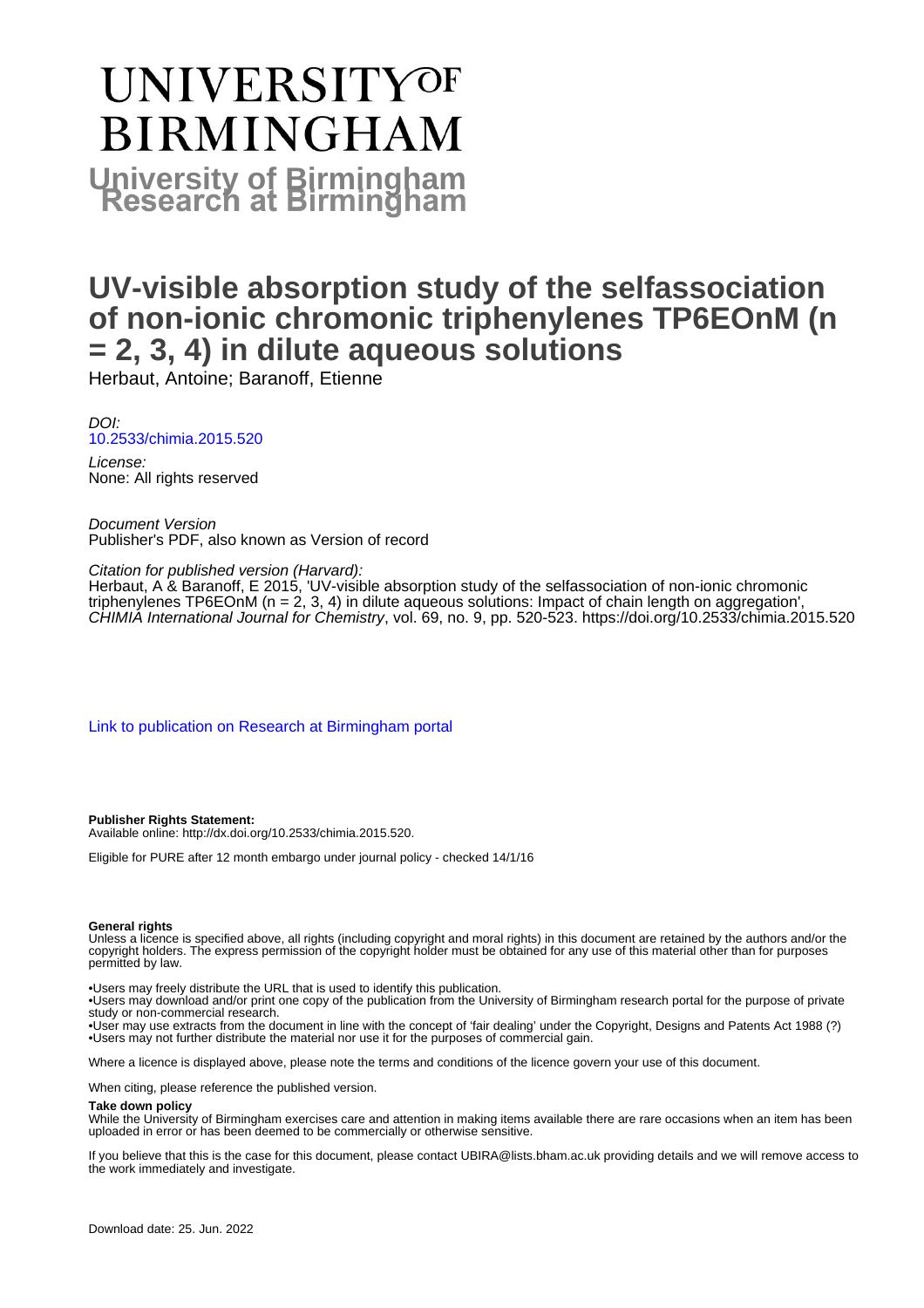## UV-visible Absorption Study of the Selfassociation of Non-ionic Chromonic Triphenylenes TP6EOnM ( $n = 2, 3, 4$ ) in Dilute Aqueous Solutions: Impact of Chain Length on Aggregation

Antoine Herbaut and Etienne Baranoff\*

Abstract: A series of triphenylenes with oligoethoxy chains of various length, TP6EOnM with n = 2, 3, 4, has been synthesised and purified by HPLC. The self-association of these disc-shaped molecules in dilute aqueous solutions ( $~10^{-7}$  to  $~4 \times 10^{-4}$  M) has been studied by UV-visible absorption spectroscopy. The free energy of association decreases as the length of the chains increases. As a result, for a given concentration, the average size of aggregate diminishes as the chain length increases. While the absorption properties of the monomer are identical for the three molecules, the extinction coefficients of solutions of the three triphenylenes at a given concentration are significantly different and are directly linked to the average size of the aggregates. The change of epsilon values upon aggregation could explain the trend generally observed with dyes for solar cells substituted with chains of increasing length showing increasing extinction coefficient values.

Keywords: Aggregation · Self-association · TP6EO2M · Triphenylene · UV-visible absorption

#### 1. Introduction

The aggregation of molecules in solution is of great interest for a broad variety of topics including biology, drugs, inks, and organic electronics. Among all supraand organic electronics. Among all supramolecular architectures, there is a growing interest in chromonic liquid crystals because of numerous potential applications including the fabrication of polarizing films.[1]

Chromonic liquid crystals are a particular class of lyotropic liquid crystals that aggregate in solution without a critical micelle concentration.<sup>[1]</sup> Chromonic<br>mesogens are formed of a rigid and solvophobic core, generally aromatic, surroundphobic core, generally aromatic, surrounded by solubilising groups. An important difference with thermotropic liquid crystals, in which LC behaviour is controlled solely by temperature, is that the molecular organisation in chromonic liquid crystals is also dependent on the concentration. As the concentration increases, the molecules spontaneously aggregate into columnar stacks. As stacks grow, they become ordered and form the liquid crystalline phases.



\*Correspondence: Dr. E. Baranoff School of Chemistry The University of Birmingham Edgbaston, B15 2TT Birmingham, UK Tel.: +44 121 414 2527 E-mail: e.baranoff@bham.ac.uk

Fig. 1. Chemical structures of TP6EOnM  $(n = 1, 2, and 3)$ .

2,3,6,7,10,11-hexa(2-(2-methoxyethoxy)-ethoxy)triphenylene (TP6EO2M, Fig. 1) is a triphenylene-based chromonic  $m$ esogen with six peripheral  $2-(2-m$ ethoxyethoxy)ethoxy chains acting as the solubilising groups.[2] When mixed with D2O at room temperature, TP6EO2M forms a nematic columnar phase for concentration above ~20wt% and a columnar hexagonal phase at higher concentration.<br>This behaviour has been studied by X-ray This behaviour has been studied by  $X$ -ray diffraction and  $H \text{ NMR}^{[3]}$  and results are well supported by theoretical studies.<sup>[4]</sup> However, only limited studies of the ag-However, only limited studies of the aggregation at low concentration exist, as only one NMR study is reported.[5] Based on thisstudy relating the average aggregate length to the concentration, the photophysical properties, absorption and emission, of TP6EO2M have been investigated to show that the exciton hops along the columnar aggregate at a rate of at least  $10^{11} S^{-1}$ .

TP6EO3M does not display liquid crystalline properties in water because the additional ethyleneoxy unit provides too much hydrophilic character.<sup>[3a]</sup> It can therefore be safely assumed that TP6EO4M,<br>which has a further additional ethyleneoxy which has a further additional ethyleneoxy unit, would also not show liquid crystalline properties with water. Consequently the aggregation properties of these compounds in dilute aqueous solution have not been studied.

The three molecules  $TP6EOnM$ ,  $n = 2$ , 3, 4, have a common aromatic core with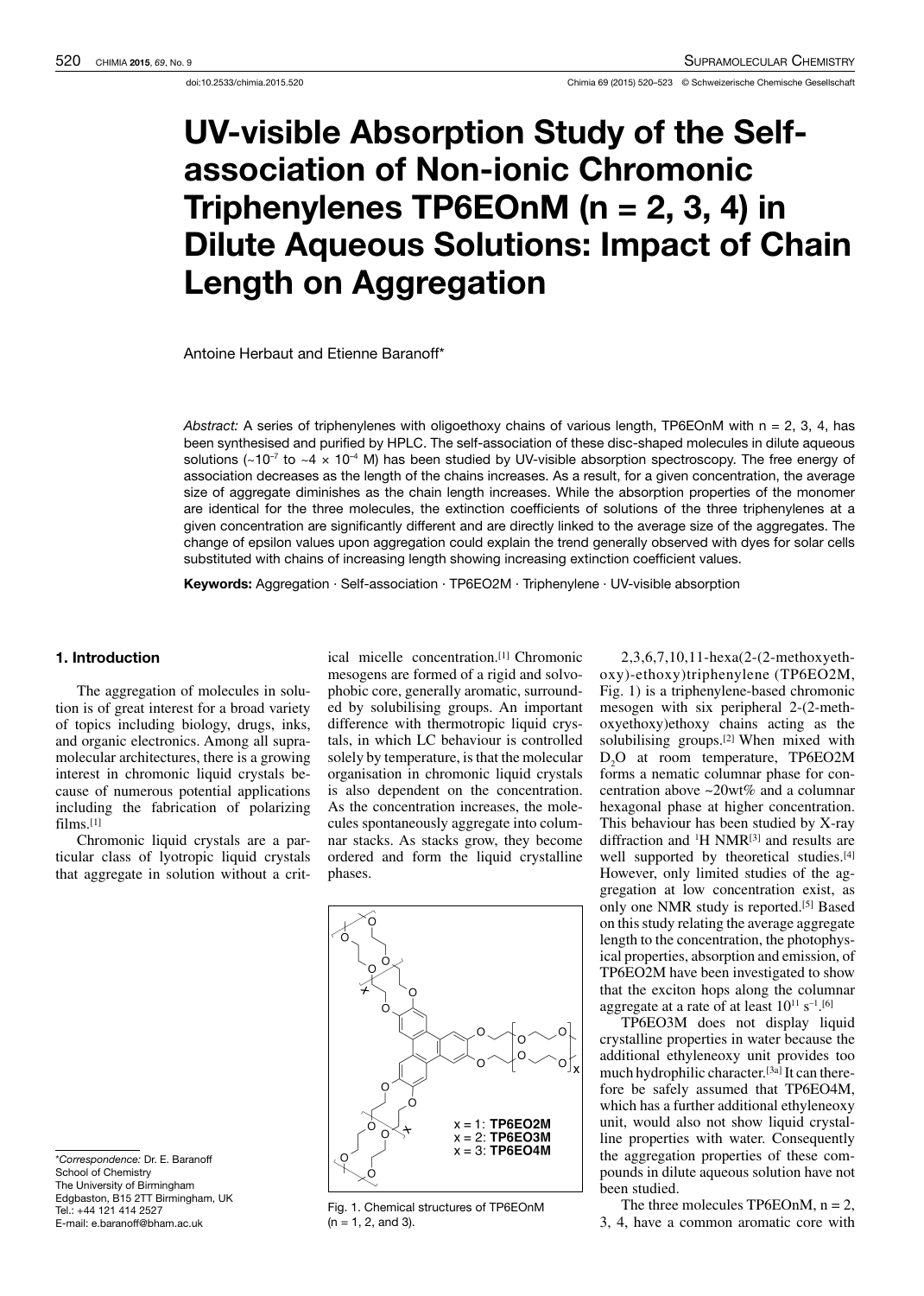well studied photophysical properties and therefore can be considered as a very good model to study the impact of chains on aggregation and on the absorption properties of the aggregates. The relation between ties would be important in areas related to ties would be important in areas related to sensing and dyes chemistry and applications, *e.g.* solar cells.<br>Herein we have prepared a series of

Herein we have prepared a series of TP6EOnN ( $n = 2, 3, 4$ ) and investigated by UV-visible absorption the self-association of these three triphenylene derivatives in dilute aqueous solution (concentrain dilute aqueous solution (concentration between  $\sim 10^{-7}$  and  $\sim 4 \times 10^{-4}$  M). We have found that the purity of the materials strongly influences the aggregation at very<br>low concentration but not at higher concentration. Considering the aggregation process of such molecules as isodesmic and using an exciton-coupling model to and using an exciton-coupling model to link the absorption of the solution to the state of aggregation, we show that the 'bonding energy' between molecules in the aggregates decreases as the length of the chains increases. The main conclusion<br>of this work is that the extinction coeffiof this work is that the extinction coefficient of solution of TP6EOnN (n = 2, 3,  $\lambda$ ) 4) will be similar when the size distribution of aggregates is similar, not when the concentrations are the same. In the broader context of dyes for solar cells, this would explain the trends of increasing extinction coefficient as the length of pendent alkyl chains increases.

#### 2. Results and Discussion

#### 2.1 Synthesis

The series TP6EOnM was prepared following literature procedures with slight modifications. Briefly, trimerisation of veratrole using  $\text{rec}^{13}$  gave 2, 3, 0, 7, 10, 11-hexamethoxytriphenylene, which is reacted with HBI to provide  $2,3,0,7,10,11$ -hexahydroxytriphenylene. Reaction with the required oligoethoxy alcohol activated

with a mesyl group results in the crude TP6EOnM compound.<sup>[3a,7]</sup> Purification is crucial to perform reliable aggregation is crucial to perform reliable aggregation study. We have therefore evaluated the purity of the triphenylene derivative by HPLC. TP6EO2M is discussed as a representative example. After extensive column chromatography on silica gel (eluent: CHCl, to CHCl,  $/$ MeOH  $5\%$ ), two impuri-CHCl<sub>3</sub> to CHCl<sub>3</sub>/MeOH 5%), two impurties remain in the product (Fig. 2). Analysis of these impurities by mass spectrometry revealed that the impurity at ~35 min is the triphenylene with only five 2-(2-methoxyethoxy)ethoxy chains. This impurity originates from incomplete substitution of the hexahydroxytriphenylene. The second impurity very close to the TP6EO2M<br>is a triphenylene with a methoxy instead of one  $2-(2$ -methoxy ethoxy instead methods  $2$ -(2-methoxy ethoxy chain. It originates from an incomplete cleavage of the methoxy groups of hexamethoxyof the methoxy groups of hexamethoxytriphenylene. We could fully remove these impurities only by HPLC, which gave us 'HPLC grade' materials. This purifica-

tion step is key for the aggregation study as the impurities have a clear impact on the self-association of the triphenylene at<br>very low concentration. Indeed we have very low concentration. Indeed we have also isolated by HPLC a 'technical grade' TP6EO2M containing only a small amount<br>of the second impurity and compared its of the second impurity and compared its aggregation in water with the  $HPLC$ grade' TP6EO2M (see below).

#### 2.2 UV-visible Absorption.

The absorption spectra as a function of<br>concentration of TP6EO2M, TP6EO3M and TP6EO4M in H<sub>2</sub>O are shown in Fig. 3. The measurements were taken at 20  $°C$ . The spectra at the lowest concen- $20^\circ$ C. The spectra at the lowest concentration  $({\sim}10^{-7}$  M) are virtually identical for the three compounds. By analogy with hexa-alkoxytriphenylene derivatives, the main absorption band at 276 nm has the main absorption band at 276 nm has<br>been attributed to the allowed  $S_4 \leftarrow S_0$ transition and the broad band at 306 nm to<br>the allowed  $S_3 \leftarrow S_0$  transition.<sup>[6,8]</sup> As the concentration increases, the shape of the



Fig. 2. HPLC trace of TP6EO2M after column chromatography.



Fig. 3. UV-visible absorption spectra of increasing concentration in H<sub>2</sub>O of a) TP6EO2M from 1.02 × 10<sup>-7</sup> to 3.99 × 10<sup>-4</sup> M; b) TP6EO3M from 1.01 × 10<sup>-7</sup> to 2.86  $\times$  10<sup>-4</sup> M; c) TP6EO4M from 1.00  $\times$  10<sup>-7</sup> to 3.86  $\times$  10<sup>-4</sup> M.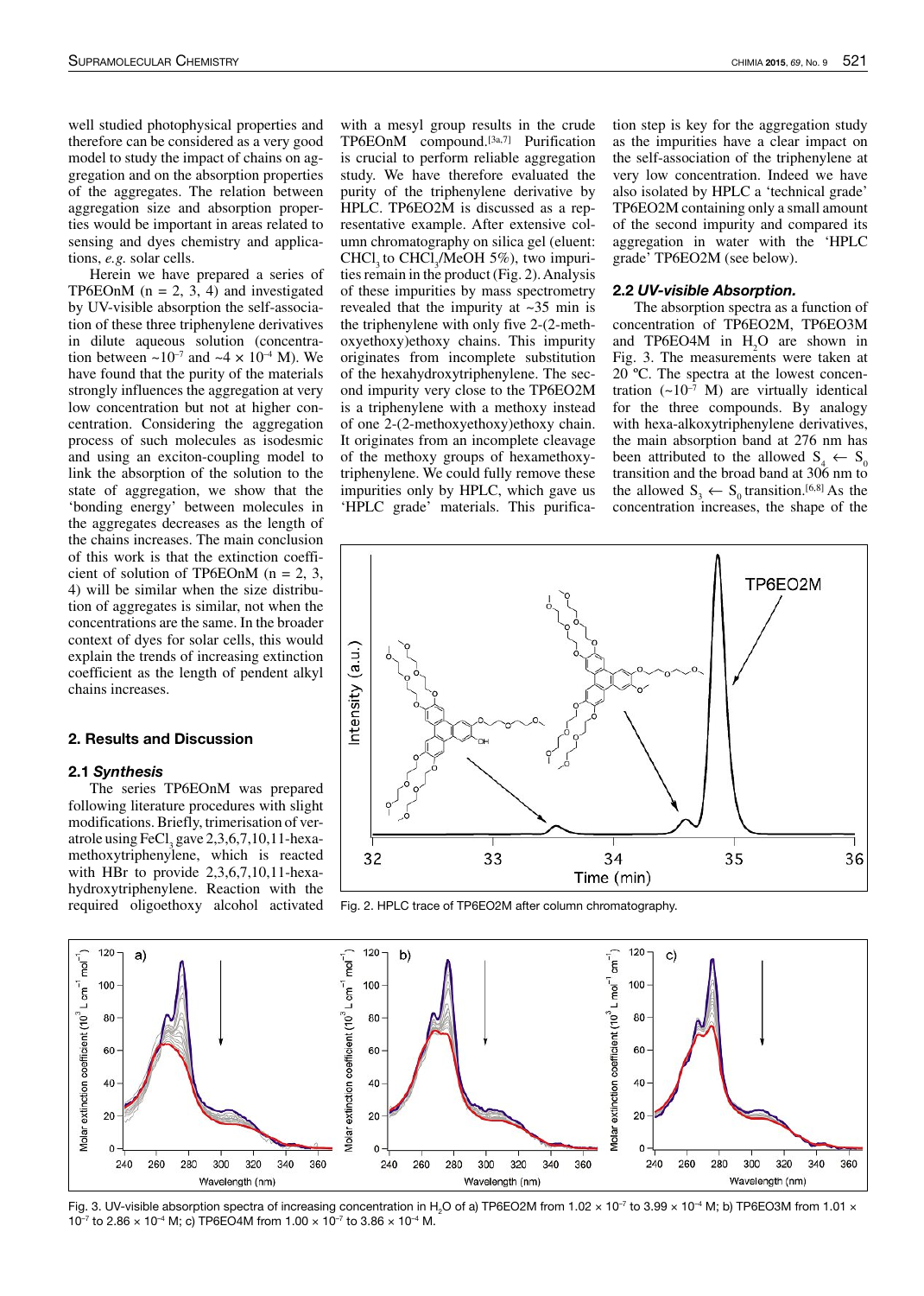spectra gradually changes because of the formation of columnar aggregates of larger size. In the aggregate, the chromophores are interacting with neighbouring molecules, which impact the properties of the excited chromophore.

#### 2.3 Aggregation

The plots of extinction coefficient as a function of concentration are shown in Fig. 4. To analyse the change of extinction coefficient as a function of the concentration we used a known model of isodesmic aggregation.<sup>[9]</sup> In short, the aggregation of molecules *<sup>A</sup>* can be described by successive equilibria of the form  $A_{n-1} + A_1 \rightleftharpoons A_n$  (*n*  $=$  2 to immity), with equilibrium constants<br>of the form  $K_n = [A_n]/(K_2K_3...K_{n-1}[A_1]^n)$ . In the simplest aggregation model, all equilibrium constants are equal, which means<br>that the energy of interaction between two that the energy of interaction between two molecules,  $\alpha$ , is independent of the size of the aggregate. To link the distribution of aggregates with the absorption properties of the solutions, we have considered exciton coupling theory as previously done for<br>other small molecules, including chromonother small molecules, including chromon $i$ cs.<sup>[9c,10]</sup> The fits are plotted in Fig. 4 and  $F_{\text{eff}}$ fitting parameters are summarised in Table 1. In this preliminary study, we focus on the 'bond energy',  $\alpha$ , and the absorption coefficient of the monomer, <sup>ε</sup> *mono* .

The bond energy is the free energy of association between two molecules; in the isodesmic self-association considered here,  $\alpha$  is independent of the size of the aggregate. For TP6EO2M,  $\alpha$  was found to be  $12.6 \pm 0.2$  kT, which is similar to the value found by NMR (14 *<sup>k</sup>*T) and by atomistic simulations (14.7 *<sup>k</sup>*<sup>T</sup> using OPLS force field).[4d,5] The NMR study was performed at 17 ºC, which is a slightly lower temperature than our study  $(20 \degree C)$  and can explain our lower values. On going to can explain our lower values. On going to TP6EO3M and TP6EO4M,  $\alpha$  decreases to 11.4 and 9.3 *<sup>k</sup>*<sup>T</sup> respectively. Compared to TP6EO2M, the longer chains of TP6EO3M and TP6EO4M allow for additional water molecules to interact with the oxygen atoms of the oligoethoxy chains, hence increasing the hydrophilic character of the creasing the hydrophilic character of the triphenylene.<sup>[4c,d]</sup> This means that, for a given concentration, as the length of the chains increases, the distribution of aggregates moves towards smaller average size of aggregates.

Importantly, the distribution of aggregate size has a significant effect on the extinction coefficient of the solutions: as the average size of aggregates increases, the extinction coefficient decreases. As a result, solutions of different TP6EOnM with similar extinction coefficient will be obtained at different concentration but will have similar distribution of aggregates.For example, a 10–5 M solution of TP6EO2M (average size of aggregates  $\sim$ 2) has a



Fig. 4. Epsilon at 276 nm as a function of concentration in H<sub>2</sub>O of TP6EO2M ( $\blacklozenge$ ), TP6EO3M ( $\blacktriangle$ ), and TP6EO4M (<sup>•</sup>). Black lines are from the fits (see text). Inset: comparison between TP6EO2M 'HPLC grade' ( $\blacklozenge$ ) and TP6EO2M 'technical grade' (see text) ( $\blacksquare$ ) between 0.1 and 8 mM. The black line for the latter has no physical meaning and is simply a guide for the eye.

Table 1. Fitting parameters for the extinction coefficient of solution of TP6EOnM 'HPLC grade' in H<sub>2</sub>O as a function of concentration.

|         | $\alpha$   $kT$   <sup>a</sup> | $B^b$             | $\varepsilon_{\text{mono}}$ [10 <sup>3</sup> M <sup>-1</sup> cm <sup>-1</sup> ] <sup>c</sup> |
|---------|--------------------------------|-------------------|----------------------------------------------------------------------------------------------|
| TP6EO2M | $12.6 \pm 0.2$                 | $-28600 \pm 1000$ | $110 \pm 2$                                                                                  |
| TP6EO3M | $11.4 + 0.2$                   | $-24600 \pm 800$  | $114 + 1$                                                                                    |
| TP6EO4M | $9.3 + 0.2$                    | $-29800 \pm 1000$ | $116 + 1$                                                                                    |

aBond energy between two molecules in an aggregate. **Coupling constant of the exciton**. <sup>c</sup>Extinction coefficient of the monomer.

similar epsilon value  $({\sim}80,000 \text{ M}^{-1} \text{ cm}^{-1})$ as a  $15 \times 10^{-5}$  M solution of TP6EO4M (average size of aggregates ~2). The approximation made is that the coupling constant  $\beta$  would not vary with a change of chain length. This aspect is outside the scope of the present study; as a simple note, the exciton coupling value is expected to vary with the interdisc distance, which is anticipated to increase slightly as the length of the chains increases by analogy with hexa-alkoxytriphenylenes.[11]

Furthermore, it should be emphasised that the impact of aggregate size distribution on the extinction coefficient is stronger as the concentration decreases. For example, the average size of aggregates for TP6EO2M increases from just above 1 to ~1.1 molecule per aggregate on going from  $\sim 10^{-7}$  to  $\sim 10^{-6}$  M. In this range of concentration, the extinction coefficient significantly drops from  $\approx$ 120,000 M<sup>-1</sup> L<sup>-1</sup> to  $\sim$ 85,000 M<sup>-1</sup> L<sup>-1</sup>. This result can simply explain the trend in extinction coefficients of series of organic dyes with increasing pendent chains.[12]

The impact of aggregate size distribution on the extinction coefficient can also explain the results obtained with the 'technical grade' TP6EO2M, which still contained minute amounts of the 2-methoxy-3,6,7,10,11-pentakis(2-(2-methoxyethoxy)ethoxy)triphenylene impurity (see HPLC trace in the Supplementary Data).<br>Comparing the extinction coefficient of Comparing the extinction coefficient of this 'technical grade' TP6EO2M with the 'HPLC grade' TP6EO2M at concentrations below  $2 \times 10^{-6}$  M (inset in Fig. 4), it is clear that the 'technical grade' TP6EO2M has an abnormal behaviour as the epsilon values are decreasing as the concentration decreases. The two grades of TP6EO2M behave the same at concentrations above 4  $\times$  10<sup>-6</sup> M. These measurements are reproducible over time using the same solutions and also when preparing new solutions from the same batch. As the present impurity has one methoxy group instead of one 2-(2-methoxyethoxy)ethoxy chain, it will be less hydrophilic than TP6EO2M. The lower hydrophilicity will favour aggregation hence larger size aggregates compared to the pure compound, which leads to lower extinction coefficient. As the concentration increases, the impurities will be buried inside larger size aggregates